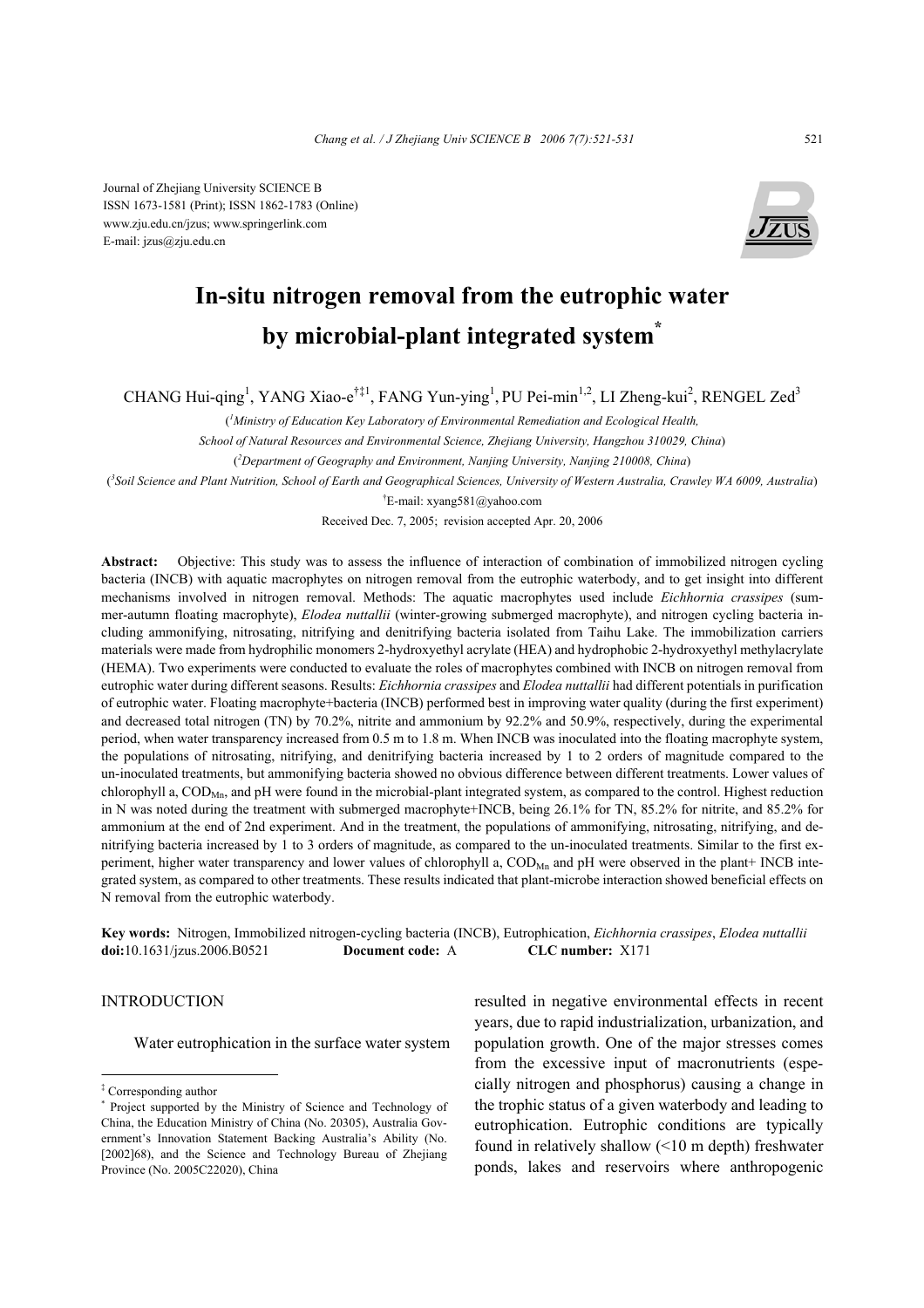influence is high. One of major problems was caused by nitrogen compounds.

Aquatic ecosystems play a major role in returning  $N_2$  gas back to the atmosphere by bacteria-mediated processes of nitrification and denitrification (Matulewich and Finstein, 1978; Northup *et al*., 1995). Most aquatic ecosystems, including natural wetlands, have relatively poor inefficiency rates of producing  $N_2$  gas, because of the low growth rates of nitrifying and denitrifying bacteria. Such low growth may be improved by inoculation of aquatic ecosystems with these bacteria immobilized on a carrier.

Phytoremediation is one of most promising biotechnologies to reduce trophic water remediation costs. Effective removal of nutrients by floating aquatic macrophyte (*Eichhornia crassipes*) has been reported for treatment of dairy manure wastewater (Sooknah and Wilkie, 2004), domestic wastewater (Kim *et al*., 2006), industrial wastewater (Ntengwe, 2005**)**. *Eichhornia crassipes* is the fast-growing floating macrophyte with outstanding ability to purify polluted water, but can grow only from spring to autumn (May to November in northern latitudes). When this floating macrophyte is harvested, different aquatic plant species (e.g., submerged macrophytes that can grow in winter) are required to maintain the water quality. Submerged macrophytes are very important to many aquatic ecosystems such as estuaries (Neundorfer and Kemp, 1993; Herbert, 1999) and lakes (Kufel and Ozimek, 1994; van Donk and van de Bund, 2002). Widespread reduction of submerged macrophytes has been reported over the past several decades (Livingston *et al*., 1998; Seddon *et al*., 2000). This reduction can be related to decline of water transparency by suspended particles and phytoplankton, and excessive nutrient loading (Jeppesen *et al*., 1991; Lauridsen *et al*., 1994). *Elodea nuttallii* is a submerged aquatic plant species inhabiting freshwaters. As an ever-green submerged macrophyte, it can grow in the winter season. This species had been used previously in water purifications studies (Wu, 2003; Yang *et al*., 2003; Li, 1997; Eighmy and Bishop, 1989). However, little information is available on the relationship between aquatic plants and nitrogen-cycling bacteria in in-situ N removal from eutrophic water.

In the present study, we used immobilized nitrogen-cycling bacteria combined with floating and submerged macrophytes to determine the roles of these bacteria with or without macrophytes in nitrogen removal, and to measure the effectiveness of various microbe-plant systems in removing N from eutrophic water.

## MATERIALS AND METHODS

#### **Experimental sites**

The experiment was set up in Hua-Jia-Chi pool (120°11′ E, 30°16′ N) situated in Hangzhou City, Zhejiang Province, China. This is a rectangular reservoir with total area of 53360  $m^2$  and average depth of approximately 1.2 m.

## **Materials**

1. Floating macrophyte

*Eichhornia crassipes* (Mart.) *Solms-Laub* was collected close to the experimental site and introduced into the treatment enclosures (1000 kg to each plot).

2. Submerged macrophyte

*Elodea nuttallii* (10 kg to each plot) was collected from Taihu lake, China (119°54′~120°36′ N, 30°56′~31°33′ E) and introduced into treatment enclosures.

3. Nitrogen cycling bacteria

Ammonifying, nitrosating, nitrifying and denitrifying bacteria were prepared according to the methods of Matulewich and Finstein (1978) and Li *et al*.(1996). We have previously immobilized nitrogen-cycling bacteria using the carrier in which is included four bacterial communities of ammonifying, nitrosating, nitrifying and denitrifying bacteria to treat eutrophic water (Li and Pu, 2001a). The four bacteria communities were separated from Taihu wastewater and inoculated into relevant media with adjusted pH described by Li and Pu (2000), and incubated about 30 d for nitrosating and nitrifying bacteria and 15 d for denitrifying and ammonifying bacteria at 28 °C. Cell suspension at density of  $OD_{600}$ =0.5 was centrifugated at 4000 r/min for 20 min at 4 °C and then kept at 4 °C for use. The four communities mainly include: *Bacillus subtilis*, *Pseudomons fluorescens*, *Nitrosococcus*, *Nitrosomonos*, *Nitrobacter*, *Nitrococcus*, *Pseudomonas denitificans*, *Chromo bacterium denitrificans*.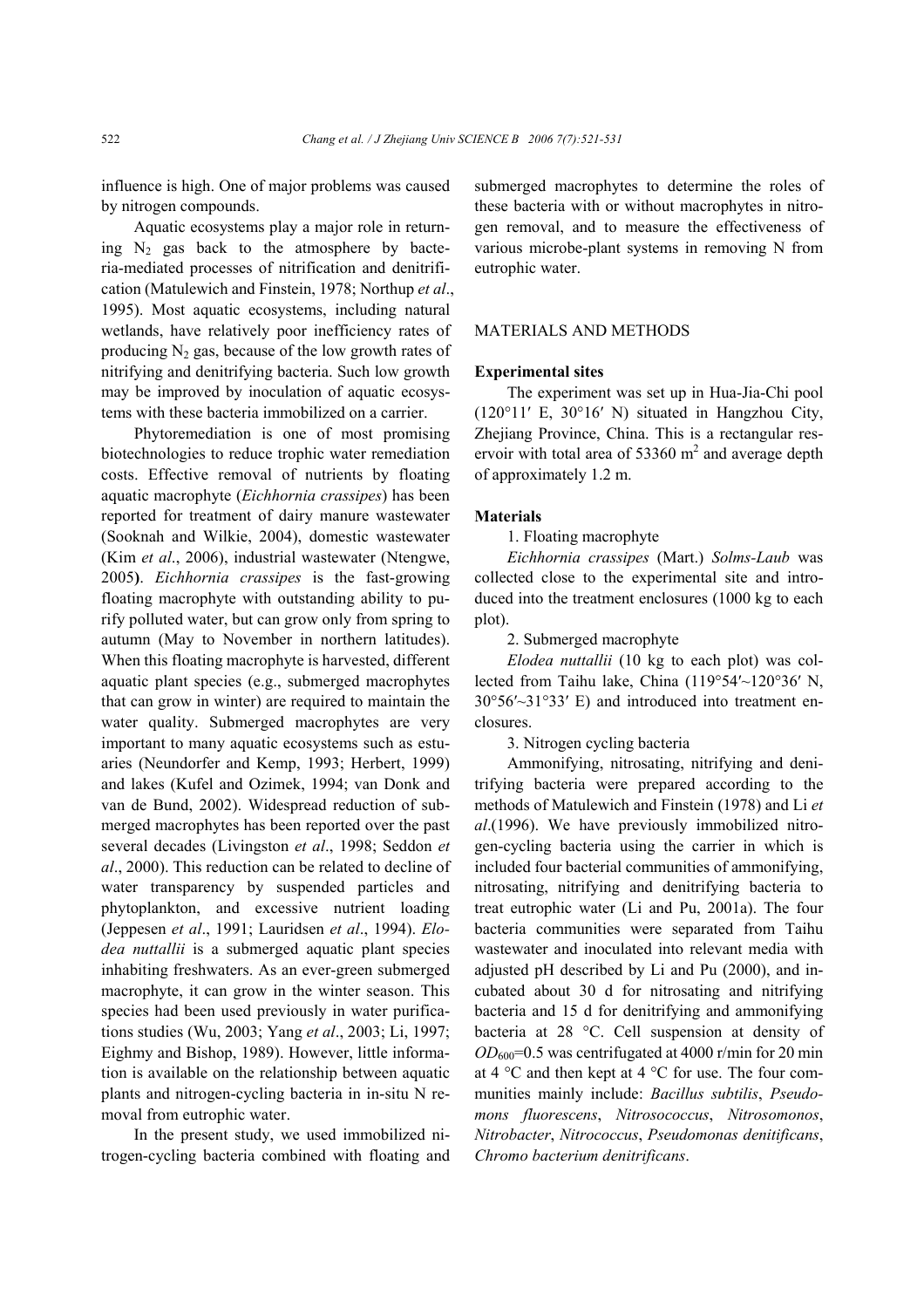## **Methods**

1. Cell immobilization

Carrier made by hydrophilic monomers 2-hydroxyethyl acrylate (HEA) and hydrophobic 2-hydroxyethyl methylacrylate (HEMA), fully mixed at certain ratio was added into the distilled water, by charging nitrogen into the four mixtures at −78 °C, using <sup>60</sup>Co-γ (1×10<sup>4</sup> Gy) radiated to form the polymer, then cutted into  $0.5 \text{ cm} \times 0.5 \text{ cm}$  immobilized carrier, dipped in distilled water for one week, and sterilized for 30 min at  $1.03 \times 10^5$  Pa, so that four carriers could be made (Li and Pu, 2001b) using artificial wastewater to marinate the four carriers, and allowed to quiver 24 h at 28 °C, then kept silent for 24 h, and cycled three times before the collected bacteria was added into the carrier. The aerobic and anaerobic conditions made these bacteria absorbed into the polymer.

2. The first experiment design

The first experiment in the enclosed experimental plot with area of  $1000 \text{ m}^2$  and depth of 1.8 m was conducted from Aug. 11, 2003 to Sept. 30, 2003. In view of the large area of the experimental plots  $(1000 \text{ m}^2/\text{plot})$ , there were three treatments: floating macrophyte (*Eichhornia crassipes*), floating macrophyte (*Eichhornia crassipes*)+bacteria (INCB) (ammonifying, nitrosating, nitrifying and denitrifying bacteria) and control (no macrophyte and no INCB). Twenty days before the first sampling on Aug. 11, 2003, pre-determined weight (1000 kg fresh weight per plot) of *Eichhornia crassipes* was placed into specified treatment enclosures, with 1/10 of the water surface covered. Immobilized nitrogen-cycling bacteria carrier was placed into the 0.2 mm aperture nylon bag, then fixed into the plastic basket  $(0.4 \text{ m} \times 0.3)$ m×0.2 m). Three baskets were placed into each plot, each basket was fixed to two nylon bags loaded with 300 g carrier, and positioned about 0.3 m below water surface 10 d before the first sampling. Fresh supply of bacteria immobilized on the carrier was provided every 7 d during the experiment. For treatment, the initial mean values of TN, nitrite and ammonium in the eutrophic water were 2.17, 0.042, 0.13 mg/L. The pH and transparency were 7.85 and 0.50 m respectively, and the  $\text{COD}_{\text{Mn}}$ , chlorophyll a were 11.17 mg/L and 30.85 µg/L, the four communities' magnitude (ammonifying, nitrosating, nitrifying and denitrifying bacteria) were 5.53, 2.86, 2.65, 3.12

logMPN/ml, respectively.

3. The second experiment design

The experiment was conducted in the pilot enclosed experimental plot with area 25  $m^2$  and depth of 1.8 m from Feb. 2, 2004 to May 13, 2004. The experiment included four treatments: bacteria (INCB), submerged macrophyte (*Elodea nuttallii*), submerged macrophyte (*Elodea nuttallii*)+bacteria (INCB) and control (no macrophyte and no bacteria). Each treatment had three repeats. In the experiment, the pre-determined weight (10 kg per plot) of *Elodea nuttallii* was placed into specified treatment enclosures about 25 d before the first sampling. *Elodea nuttallii* was planted into the sediment. Similar to the first experiment, immobilized nitrogen-cycling bacteria were placed into a nylon bag and fixed into a plastic basket (same as the first experiment). Each plot had one nylon bag in one basket loaded with 200 g carrier and positioned about 0.3 m below the water surface 10 d before the first sampling. Fresh supply of bacteria immobilized on the carrier was provided every 7 d during the experiment. The initial mean values of TN, nitrite and ammonium in the eutrophic water were 1.21, 0.028, 0.15 mg/L, respectively. The pH and transparency were 9.10 and 0.90 m, respectively, and the  $\text{COD}_{\text{Mn}}$ , chlorophyll a were 10.85 mg/L and 58.43 µg/L, the four communities magnitude (ammonifying, nitrosating, nitrifying and denitrifying bacteria) were 4.59, 1.45, 1.62, 1.76 logMPN/ml, respectively.

# **Sampling and analyses**

Water samples were taken at depth of 0.5 m below the water surface, stored at 4 °C and analyzed for TN,  $NH_4$ -N and  $NO_2$ -N within a day. Samples were collected every 10 d in the first experiment and every 20 d in the second experiment, respectively. Water samples analysis followed the procedures described by Wei *et al*.(2002). All analyses were conducted in triplicates. Samples were oxidized with potassium peroxodisulphate followed by ultra-colorimetric determination for TN. NH4-N was analyzed by indophenol blue colorimetry, and  $NO<sub>2</sub>-N$  by N-ethylenediamine colorimetry. The concentration of chemical oxygen demand  $(COD<sub>Mn</sub>)$  was analyzed according to GB11892-89 in China. Chlorophyll a was determined colorimetrically. The numbers of four types of nitrogen-cycling bacterial communities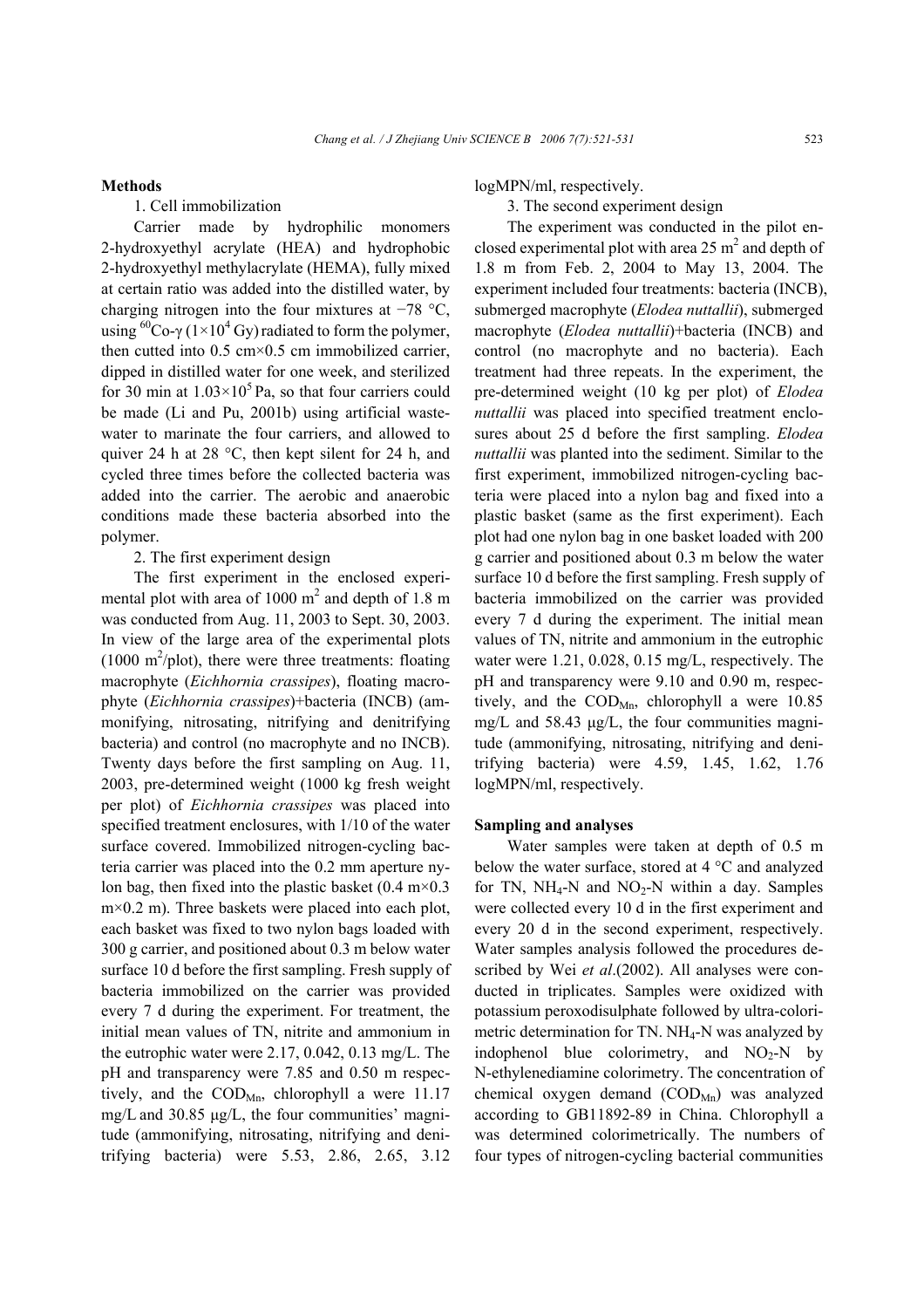were determined using the most probable number method (MPN) (Smith *et al*., 1968).

#### **Statistical analysis**

The data were subjected to one-way analysis of variance (ANOVA). Comparisons of means of parameters were performed with least significant difference (LSD) test.

#### RESULTS

# **Effects on the concentration of different nitrogen forms in eutrophic water**

The results showed that *Eichhornia crassipes*, *Elodea nuttallii* and INCB bacteria significantly affected the concentration of different nitrogen forms in eutrophic water (Fig.1). Content of TN in the treatments of floating macrophyte+bacteria and floating macrophyte decreased by 66.60% and 70.21%, respectively, which reached significant difference (*P*<0.05) as compared to that in the control at the last sampling date (Fig.1a), The maximum reduction in TN (77.74%) occurred during the floating macrophyte+bacteria treatment on day 30 in the first experiment. Similarly, in winter season, TN was decreased most by submerged macrophyte+bacteria treatment, followed by macrophyte and bacteria treatment, least in the control. The corresponding values were 26.10%, 24.60%, 10.34% and 7.07%, respectively, by the end of the experiment (Fig.1b). These results suggested that macrophytes combined with bacteria the most effective way for removing TN from eutrophic water.



**Fig.1 Changes in total nitrogen, nitrite and ammonium concentrations in the eutrophic water with treatment time as affected by (a) floating plant-microbe and (b) submerged plant-microbe interaction system**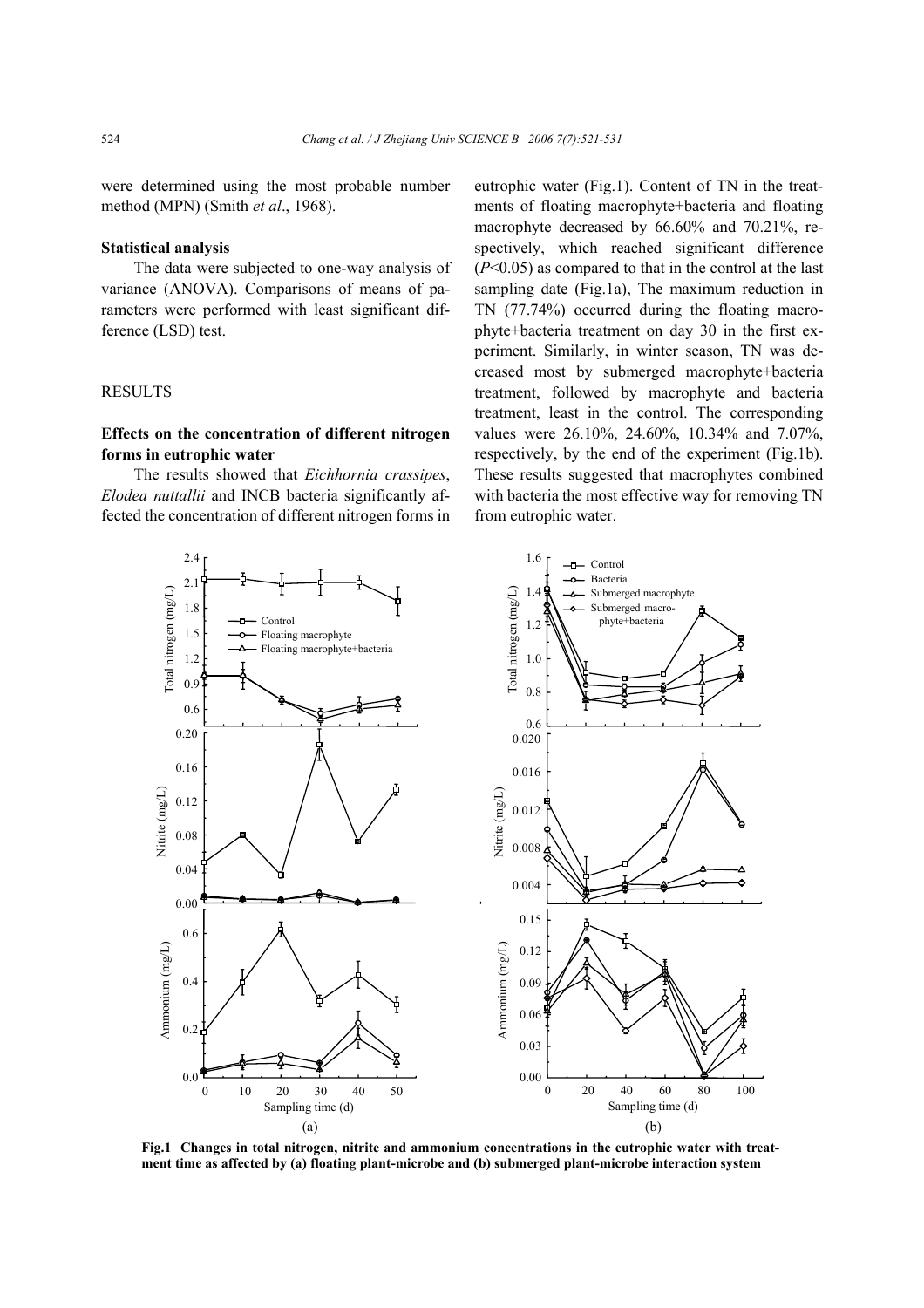The treatments with both floating macrophyte+ bacteria and submerged macrophyte+bacteria resulted in lowest concentration of nitrite and ammonium in the eutrophic water (Fig.1). The concentration of nitrite with *Eichhornia crassipes* was significantly lower than that of the control during the experiment, but significant difference (*P*<0.05) in nitrite reduction was not observed between the treatments of *Eichhornia crassipes* (91.47%) and *Eichhornia crassipes*+bacteria (92.21%) (Fig.1a). The concentration of nitrite changed in the order: control>bacteria> submerged macrophyte>submerged macrophyte+ bacteria (Fig.1b), and the nitrite reduction changed by 62.79%, 63.36%, 80.42%, 85.23%, respectively. Significant difference was observed between the control and other treatments, except for between the control and bacteria treatment at day 80 and 100. The lower nitrite in bacteria than the control may contribute to the inoculation INCB, which promoted oxidation of nitrite to nitrate and through denitrification to produce  $N_2$  gas.

Macrophytes, bacteria and their combination decreased the content of ammonium in eutrophic water (Fig.1). The content of ammonium in the treatments with floating macrophyte and floating macrophyte+bacteria was significantly lower than the control in the first experiment, with the reduction in ammonia being 28.5% and 50.9%, respectively, on final day. However, ammonium concentration in the control increased for 1.4~4.6 folds during 100-day experiment period as compared to the initial value (0.15 mg/L) (Fig.1a). Treatment with submerged macrophyte+bacteria significantly decreased ammonium by 80.01% at the final sampling date. Significant difference (*P*<0.05) in reducing ammonium was observed between submerged macrophyte+bacteria and other treatments. Similarly, the concentration of ammonium in the second experiment changed in the order: control>bacterial>submerged macrophyte> submerged macrophyte+bacteria. These results showed that macrophyte and inoculated INCB could accelerate ammonium removal from eutrophic water.

# **Effects on the population size of nitrogen-cycling bacteria in eutrophic water**

The number of ammonifying bacteria changed from  $10^5$  to  $10^7$  per milliliter in first experiment (Fig.2a), and fluctuated between  $10^{3.5}$  and  $10^5$  per milliliter (Fig.2b) in the second experiment. Populations of ammonifying bacteria increased by about



**Fig.2 Changes in the numbers of ammonifying and nitrosating bacteria in the eutrophic water with treatment time as affected by (a) floating plant-microbe and (b) submerged plant-microbe interaction system**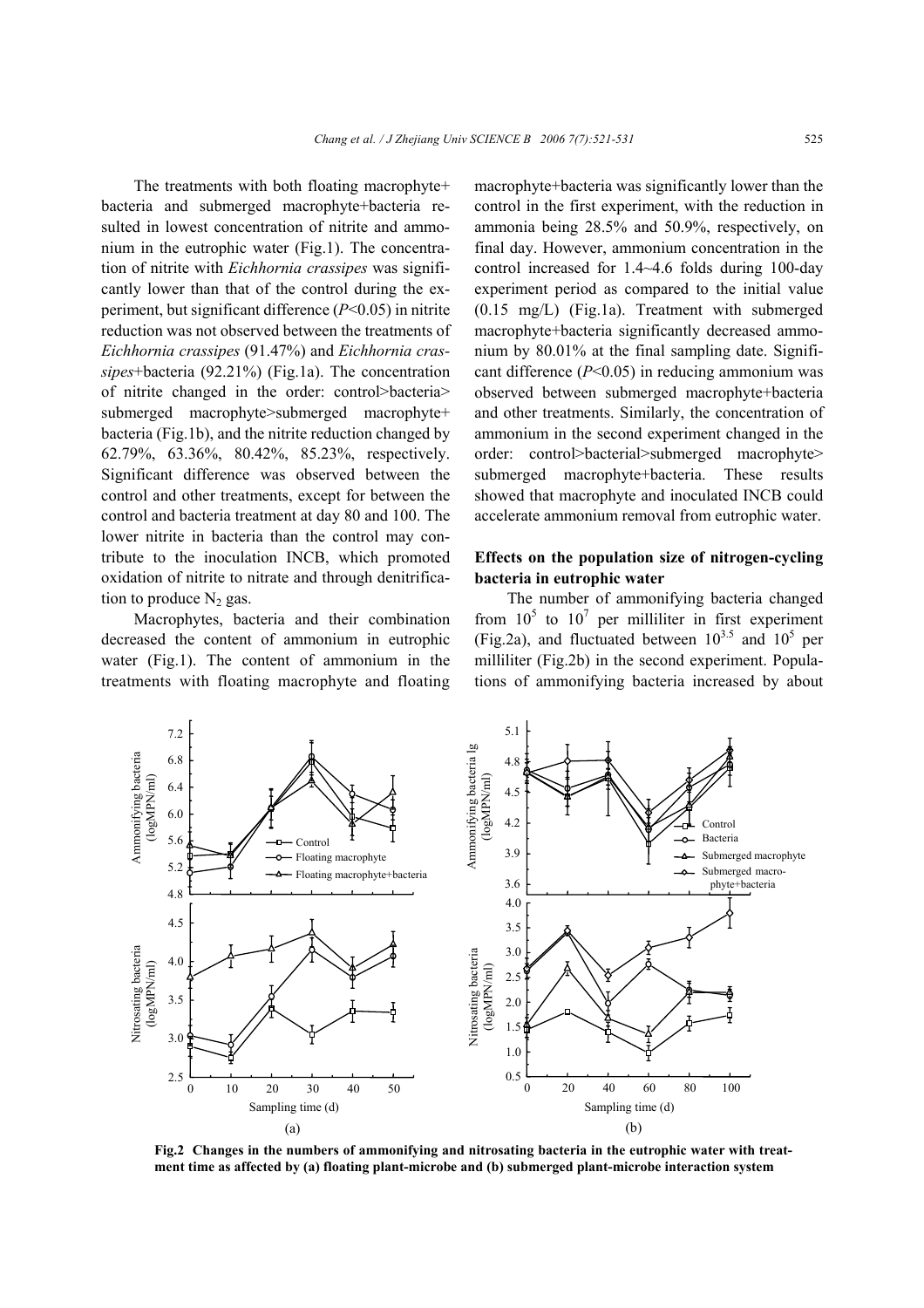twice from day 10 to 30, and then decreased slightly in the first experiment (Fig.2a). The ammonifying bacteria population, minimized at day 60 in all treatments, and then increased in the second experiment (Fig.2b). Since the populations of ammonifying bacteria kept higher than other populations in the waterbody, and a large number of these heterotrophic bacteria easily dominated the population in the environment. No obvious effect was observed with inoculation of INCB bacteria during the period of experiment (Figs.2a and 2b), and different treatments did not reveal significant difference (*P*<0.05).

The number of nitrosating bacteria was obviously greater (by about one order of magnitude) in *Eichhornia crassipes*+bacteria treatment than in other treatments (Fig.2a). Nitrosating bacteria increased steadily from the beginning of the experiment and maximized at day 30 in treatment with *Eichhornia crassipes*. The treatment with submerged macrophyte+bacteria significantly increased nitrosating by two orders of magnitude compared with the control. The nitrosating bacteria decreased in the order: submerged macrophyte+bacteria>bacteria>submerged macrophyte>control (Fig.2b). Nitrosating bacteria in

three treatments revealed significant (*P*<0.05) variation compared to the control in the second experiment.

Nitrifying bacteria increased with time, and maximized at day 30, then declined at day 40, and increased again at day 50 in the first experiment (Fig.3a). The number of nitrifying bacteria in the *Eichhornia crassipes*+bacterial treatment was about one and half orders of magnitude higher than that in the control during the experiment. Analysis of variance revealed significant (*P*<0.05) difference between submerged macrophyte+bacteria treatment and other treatments for the nitrifying bacteria, and there was about three-fold greater number of nitrifying bacteria in macrophyte+bacteria system compared to control. Bacteria treatment always had more nitrifying bacteria than the treatment only with submerged macrophyte on day 60 (Fig.3b). The numbers of nitrifying bacteria followed the order: submerged macrophyte+bacteria>bacteria>submerged macrophyte>control, and macrophyte+bacteria in the second experiment.

The number of denitrifying bacteria decreased in the order: *Eichhornia crassipes+*bacterial>*Eichhornia*



**Fig.3 Changes in the numbers of nitrifying and denitrifying bacteria in the eutrophic water with treatment time as affected by (a) floating plant-microbe and (b) submerged plant-microbe interaction system**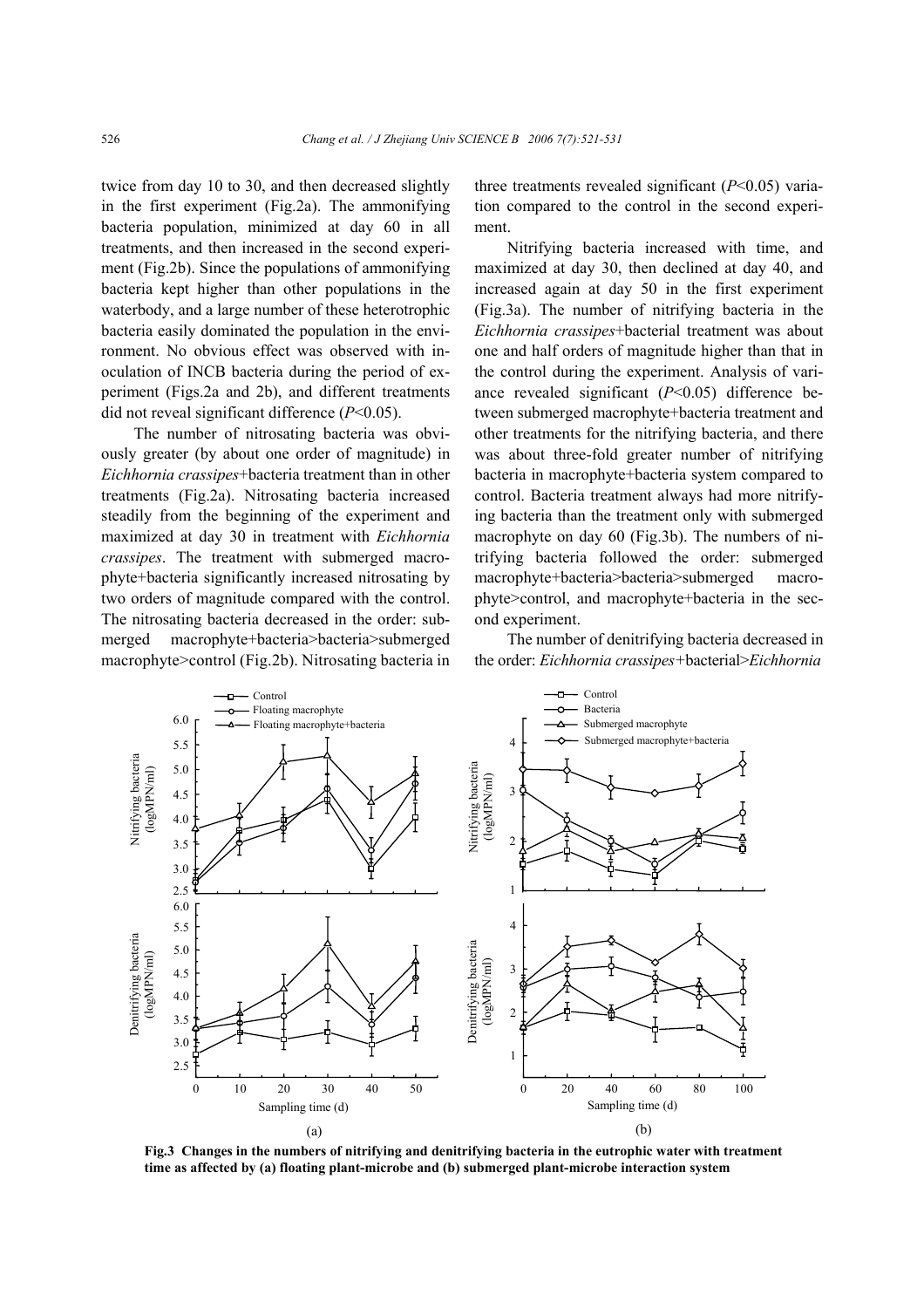*crassipes*>control, with about one order of magnitude difference between the plant-microbe system and the control (Fig.3a). On day 80, the submerged macrophyte treatment had more denitrifying bacteria than inoculated bacteria treatment. At other sampling times, denitrifying bacteria decreased in the order: submerged macrophyte+bacteria>bacteria>submerged macrophyte>control in the second experiment (Fig.3b). The number of denitrifying bacteria fluctuated from  $10^{2.5}$  to around  $10^5$  per milliliter during the first experiment and from  $10^1$  to  $10^{3.5}$  per millilitre during the second experiment.

#### Effects on chlorophyll a, COD<sub>Mn</sub> in eutrophic water

In the first experiment, there was significant (*P*<0.05) variation between different treatments *Eichhornia crassipes* treatments with or without bacterial inoculation and control in chlorophyll a, and  $\text{COD}_{\text{Mn}}$ . Concentration of chlorophyll a in the control was 2 to 10 times that of other two treatments (Fig.4a). Higher  $\text{COD}_{Mn}$  was found for the control also in comparison with the other two treatment at all sampling times except for the first sampling time (Fig.4a). In the second experiment, we found  $\mathrm{COD}_\mathrm{Mn}$  in the

control was 2~3 folds that in other treatments, especially *Elodea nuttallii*+bacterial (Fig.4b). As the submerged macrophyte, *Elodea nuttallii* and algae had different niches, the macrophyte could not dramatically decrease the chlorophyll a concentration. But  $\text{COD}_{\text{Mn}}$  could promote microorganism growth as carbon source. In addition, microbe could change  $\text{COD}_{\text{Mn}}$  into  $\text{H}_2\text{O}$  and  $\text{CO}_2$  through metabolization.

## **Effects on water transparency and pH in eutrophic water**

Alkalinity reduction and transparency increase were observed in macrophytes systems. Transparency in the treatment with macrophyte was about 5 times that in the control at the end of the experiment (Fig.5a). The transparency level in the control was only 0.4~0.6 m during experiment, but that with floating macrophyte+bacteria increased up to 1.8 m. With the floating macrophyte (*Eichhornia crassipes*), pH kept below 7.2 and became lowest on day 20 (Fig.5a), whereas pH values were 6.73 and 6.58 in the treatments with *Eichhornia crassipes* and *Eichhornia crassipes*+bacteria respectively. Treatment with submerged macrophyte+bacteria produced higher



**Fig.4 Changes in CODMn and chlorophyll a levels in the eutrophic water with treatment time as affected by (a) floating plant-microbe and (b) submerged plant-microbe interaction system**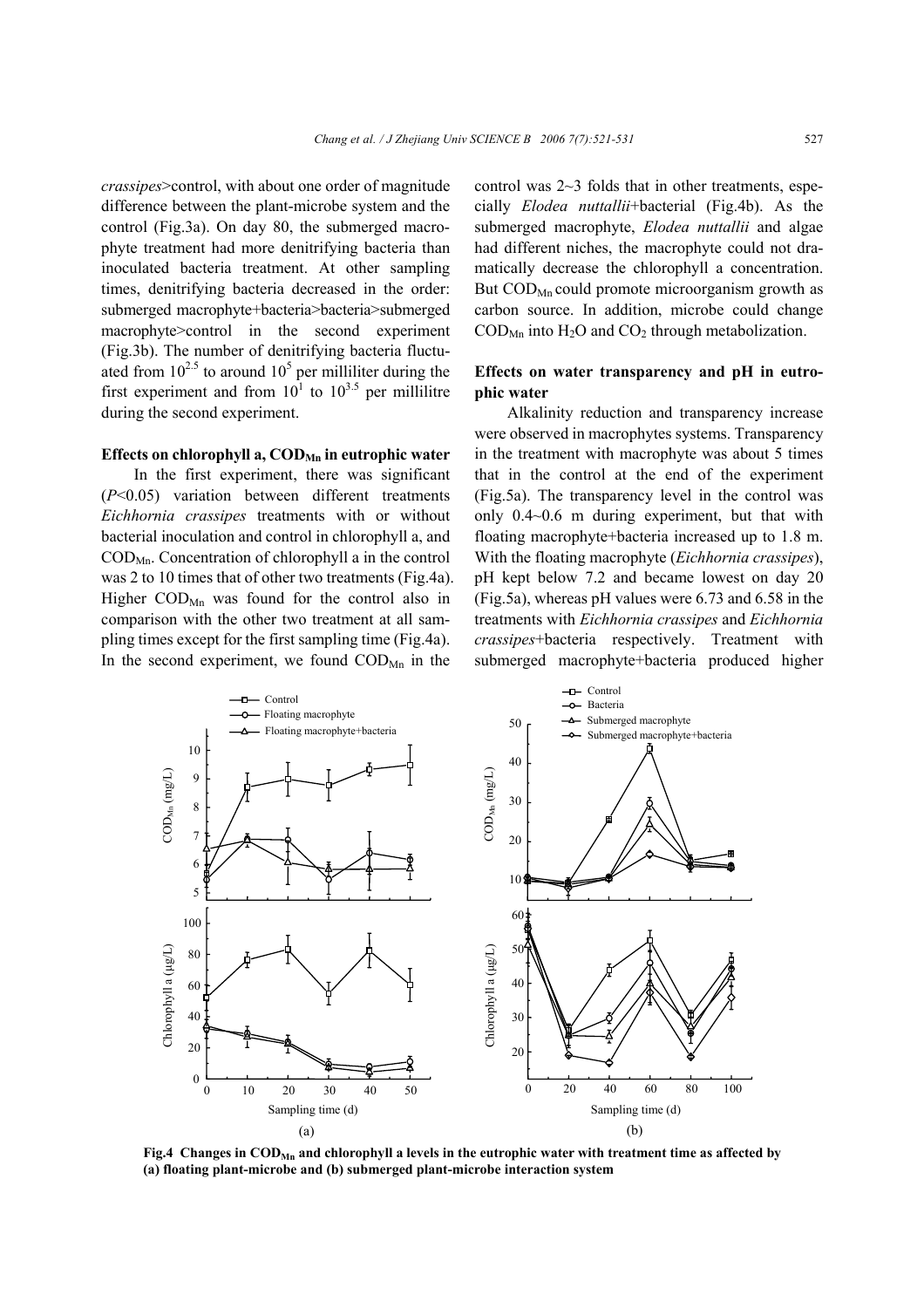transparency and lower pH than in other three treatments at all sampling times (Fig.5b).

# **Effects on fresh biomass production and nitrogen removal at the end of experiment**

The fresh biomass production and nitrogen removal by macrophytes are shown in Fig.6. Higher fresh matter production  $(18.21 \text{ kg/m}^2)$  and nitrogen removal  $(9.43 \text{ mg/m}^2)$  were found in the treatment with floating macrophyte+INCB in the first experiment

submerged macrophyte with INCB achieved higher fresh matter production  $(11.52 \text{ kg/m}^2)$  and greater nitrogen removal  $(7.71 \text{ mg/m}^2)$  compared to the treatment with submerged macrophyte alone.

## DISCUSSION

Immobilization of support gel is one way to maintain high cell density and prevent washout, at the



**Fig.5 Changes in transparency and pH in the eutrophic water with treatment time as affected by (a) floating plant-microbe and (b) submerged plant-microbe interaction system** 



**Fig.6 Effects of plant-microbe interaction on (a) plant fresh production and (b) nitrogen removal at the final day (after 70 d in the experiment) (Exp. 1) and on May 12, 2004 (after 126 d in the experiment) (Exp. 2), respectively**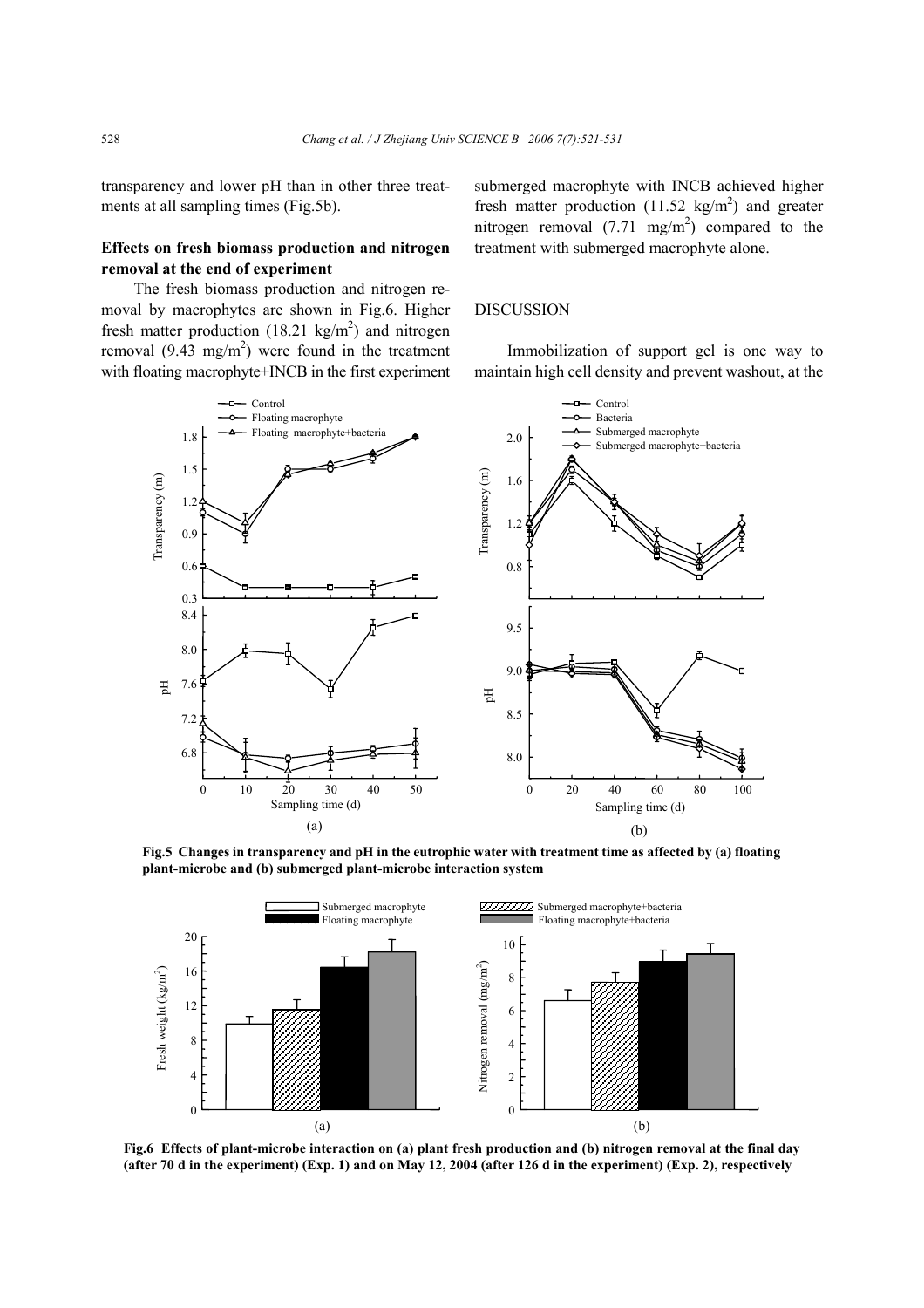same time aerobic surface and anaerobic subsurface layers of the gel provide niches suitable for both aerobic nitrifiers and anaerobic denitrifiers (Cao *et al*., 2002; dos Santos *et al*., 1996), and this method was used to remove nitrogen from eutrophic water (Chang *et al*., 2005), seawater (Sakairi *et al*., 1996) and domestic wastewater (Takizawa *et al*., 1996) and proved to be a feasible way for removing nitrogen from wastewater. In addition, aquatic plants can also provide nutrient resources and attachment sites for these bacteria in microbial-plant integrated system.

In our microbial-plant integrated systems, inoculation of INCB into the eutrophic water column could increase by 1 to 2 orders of magnitude compared to non-inoculated control, and the combination with macrophyte resulted in greater increase in these bacteria. These bacteria can distribute in different habitats: sediments, macrophyte and waterbody (Körner, 1999; Matulewich and Finstein, 1978). So the abundance of INCB in different habitats need further study.

Nitrogen removal through plant-micro integrated system has been reported by some scholars **(**Körner and Vermaat, 1998; Brix, 1994). Plant uptake is often regarded as a major nitrogen removal mechanism. Aquatic macrophytes can acquire nitrogen from both the sediment and the water column (Rattray *et al*., 1991). They provide attachment surfaces for bacteria colonization, the nitrifiers can utilize photosynthetically derived  $O_2$  to oxidize ammonium to nitrate. Dark plant respiration can then reduce dissolved oxygen (DO) levels in the reactors to promote denitrifier activity which can convert nitrate to nitric oxide, nitrous oxide or molecular nitrogen and cause these gases to efflux from the system (Eighmy and Bishop, 1989). But in site plant-micro integrated system, different macrophytes may have different effects on the distribution of the nitrifiers and denitrifier.

In our results two macrophytes significantly decreased nitrogen concentration, more TN could be removed by combining macrophytes with INCB. The main reason was *Eichhornia crassipes* and *Elodea nuttallii* could directly uptake ammonium as a nitrogen source for protein synthesis and subsequent production of biomass. Uptake was the most important factor affecting the total nitrogen decrease. Inoculating INCB into the water system also promoted the cycling of nitrogen, the interaction between bacteria and macrophyte benefited nutrient absorption from water systems, so when combined with INCB there was more production than that only by macrophyte treatment. In our two plant-microbial systems, volatilization of ammonia was thought to be a minor mechanism because the pH levels in the water column were almost lower than the pKa of ammonium (9.3). We can draw the conclusion from the results of two experiments that harvesting these macrophytes from water system in time was needed because too much macrophyte grown in water system will not benefit the nitrogen removal.

When *Eichhornia crassipes* combined with nitrogen cycling bacteria inoculation provided additional benefit in terms of capacity to remove nitrogen and decrease concentrations of ammonium and nitrite. However, the importance of inoculation with nitrogen-cycling bacteria is somewhat greater in combination with *Elodea nuttallii*. The reason for such a difference may be due to the cold period in which *Elodea nuttallii* was grown, which might have decreased its growth and metabolic capacity, hence allowing the contribution to purifying eutrophic water by nitrogen cycling bacteria to become more pronounced. Even though inoculation of nitrogen-cycling bacteria in the present study was carried out continuously to improve their competitive ability, with respect to the well-adapted indigenous bacterial populations, the effect of INCB inoculation was relatively small.

The macrophytes in aquatic system suppress algae growth through their competition for nutrient or secreted some substances inhibiting algae growth, INCB combined with *Eichhornia crassipes* and *Elodea nuttallii* reduced nutrient more than the control, so there was lower chlorophyll a concentration. The degradation of pollutants  $(COD<sub>Mn</sub>)$  is mainly attributed to microorganisms which may establish a symbiotic relationship with the plants and filtration through macrophytes in the aquatic cultures also can reduce  $\text{COD}_{\text{Mn}}$ . In our microbial-plant integrated system, the roots of *Eichhornia crassipes* and *Elodea nuttallii* may provide more favorable conditions for bacteria to establish themselves in the plant cultures compared to the control. The higher pH level in the control most probably resulted from the consumption of carbonate during algal photosynthesis. *Eichhornia*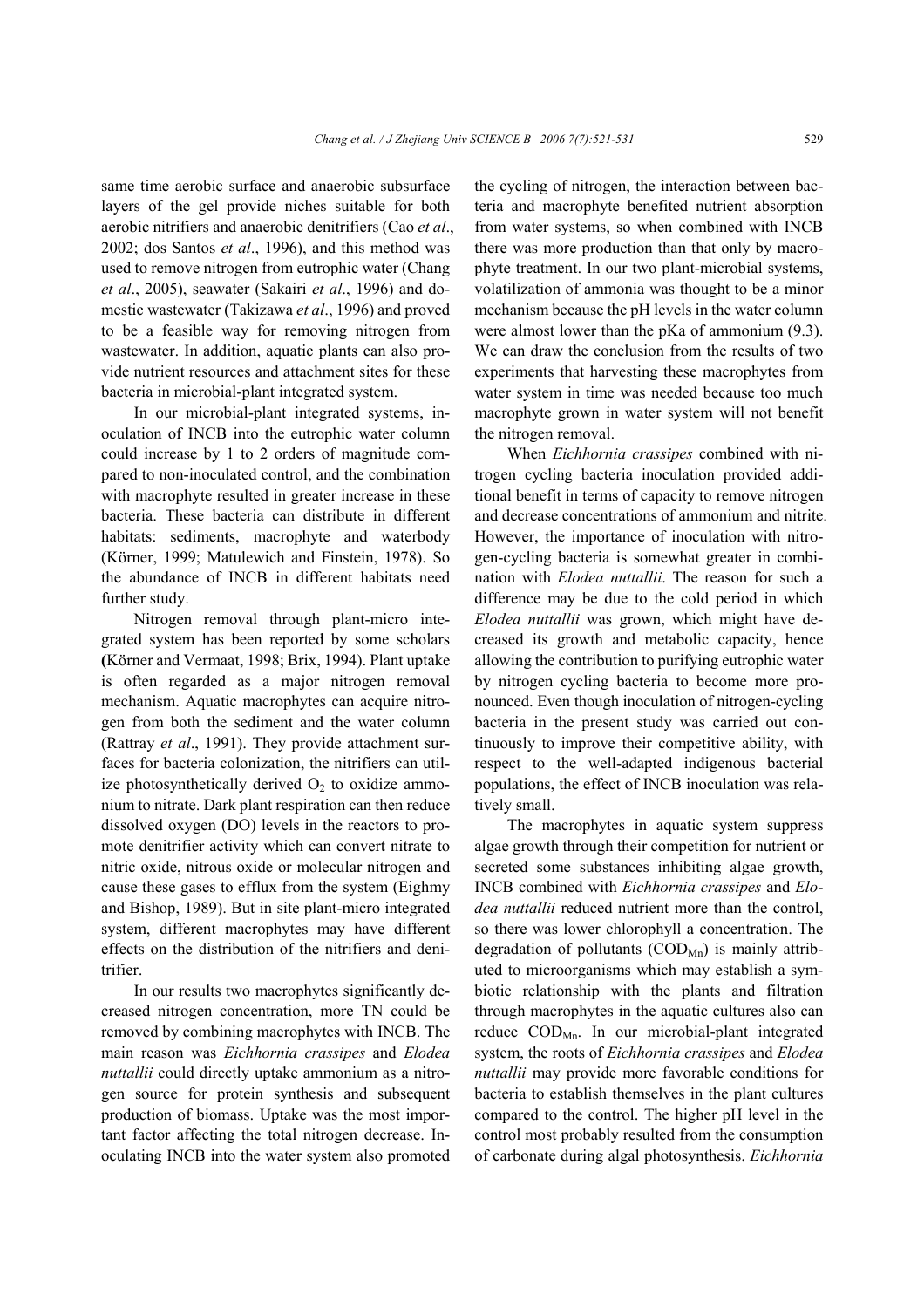*crassipes* and *Elodea nuttallii* exudating organic acid also lead to lower pH.

The first experiment (conducted with *Eichhornia crassipes* during the warm season of the year) was more effective in improving the quality of eutrophic water compared to the second experiment (using *Elodea nuttallii* grown during winter-spring period). However, such results may not mean that there was an inherent difference in the capacity to remove nitrogen from eutrophic water between the two macrophytes species, because the difference in the ambient water temperature could have been the main factor. However, testing these two plant species under identical temperature conditions in the controlled environment is not recommended, due to their differential temperature requirement. Despite observed differences between the plant species, we concluded that both macrophytes tested are effective in purifying eutrophic water. Further field testing with joint inoculation of the two species and monitoring over several years is needed before conclusions can be reached on the effectiveness of this plant-based year-round water purification system.

Compared to nitrogen removal, there was no significant difference (*P*<0.05) between macrophyte and macrophyte+bacteria treatments from the two experiments results, though inoculated nitrogen cycling bacteria increased more nitrogen removal. So in the in-situ nitrogen removal process, macrophytes play a more important role than nitrogen cycling bacteria. We need to combine them to achieve better effectiveness. Though inoculated frequently, the number of four communities did not increase persistently, and was of a relatively low magnitude. So further work is needed to clarify the relationship between nitrogen-cycling bacteria and aquatic macrophytes, and take into account the natural abundance of nitrogen cycling bacteria and their dynamics in eutrophic water during the year.

#### **References**

- Brix, H., 1994. Functions of macrophytes in constructed wetlands. *Wat. Sci. Tech.*, **29**(4):71-78.
- Cao, G.M., Zhao, Q.X., Sun, X.B., Zhang, T., 2002. Characterization of nitrifying and denitrifying bacteria coimmobilized in PVA and kinetics model of biological nitrogen removal by coimmobilized cells. *Enzyme Microb. Technol.*, **30**(1):49-55. [doi:10.1016/S0141-0229(01) 00458-6]
- Chang, H.Q., Yang, X.E., Fang, Y.Y., 2005. Effects on nutri-

ent of eutrophicated water by *Elodea nuttallii* and immobilized bacteria. *Journal of Soil and Water Conservation*, **19**(3):114-117.

- dos Santos, V.M.P.M., Bruijnse, M., Tramper, J., Wijffels, R.H., 1996. The magic-beads concept: an integrated approach to nitrogen removal with co-immobilized micro-organisms. *Appl. Microbiol. Biotechnol.*, **45**(4): 447-453. [doi:10.1007/BF00578454]
- Eighmy, T.T., Bishop, P.L., 1989. Distribution and role of bacterial nitrifying populations in nitrogen removal in aquatic treatment systems. *Wat. Res.*, **23**(8):947-955. [doi:10.1016/0043-1354(89)90167-X]
- Herbert, R.A., 1999. Nitrogen cycling in coastal marine ecosystems. *FEMS Microbiol. Rev.*, **23**(5):563-590. [doi:10. 1016/S0168-6445(99)00022-4]
- Jeppesen, E., Kristensen, P., Jensen, J.P., Søndergaard, M., Mortensen, E., Lauridsen, T., 1991. Recovery resilience following a reduction in external phosphorus loading of shallow, eutrophic Danish lakes: duration, regulating factors and methods for overcoming resilience. *Mem. Ist. Ital. Idrobiol.*, **48**(1):127-148.
- Kim, Y., Giokas, D.L., Lee, J.W., Paraskevas, P.A., 2006. Potential of natural treatment systems for the reclamation of domestic sewage in irrigated agriculture. *Desalination*, **189**(1-3):229-242. [doi:10.1016/j.desal.2005.07.007]
- Körner, S., 1999. Nitrifying and denitrifying bacteria in epiphytic communities of submerged macrophytes in a treated sewage channel. *Acta Hydrochim. Hydrobiol.*, **27**(1):27-31. [doi:10.1002/(SICI)1521-401X(199901)27:1 <27::AID-AHEH27>3.0.CO;2-1]
- Körner, S., Vermaat, J.E., 1998. The relative importance of *Lemna gibba* L., bacteria and algae for the nitrogen and phosphorus removal in duckweed-covered domestic wastewater. *Water Research*, **32**(12):3651-3661. [doi:10. 1016/S0043-1354(98)00166-3]
- Kufel, L., Ozimek, T., 1994. Can Chara control phosphorus cycling in Lake Luknajno (Poland). *Hydrobiologia*, **275/276**(1):277-283.
- Lauridsen, T.L., Jeppesen, E., Søndergaard, M., 1994. Colonization and succession of submerged macrophytes in shallow Lake Vaeng during the first 5 years following fish manipulation. *Hydrobiologia*, **275/276**(1):233-242.
- Li, W.C., 1997. Construction and purification efficiency test of an ever-green aquatic vegetation in an eutrophic lake. *China Enviromental Science*, **17**(1):53-57 (in Chinese).
- Li, Z.K., Pu, P.M., 2000. The dynamic mode of INCB purifying the polluted lake by nitrogen compound in the autumn-winter seasons. *Lake Science*, **1-2**(4):321-326 (in Chinese).
- Li, Z.K., Pu, P.M., 2001a. The dynamic mode of INCB purifying the polluted lake by nitrogen compound in the autumn-winter seasons. *Lake Science*, **12**(4):321-326 (in Chinese).
- Li, Z.K., Pu, P.M., 2001b. The technics immobilized nitration bacteria removal ammonium in low temperature radiation. *Jiangsu Agriculture*, **16**(2):115-117 (in Chinese).
- Li, F.D., Yu, Z.N., He, S.J., 1996. Experimental Techniques of